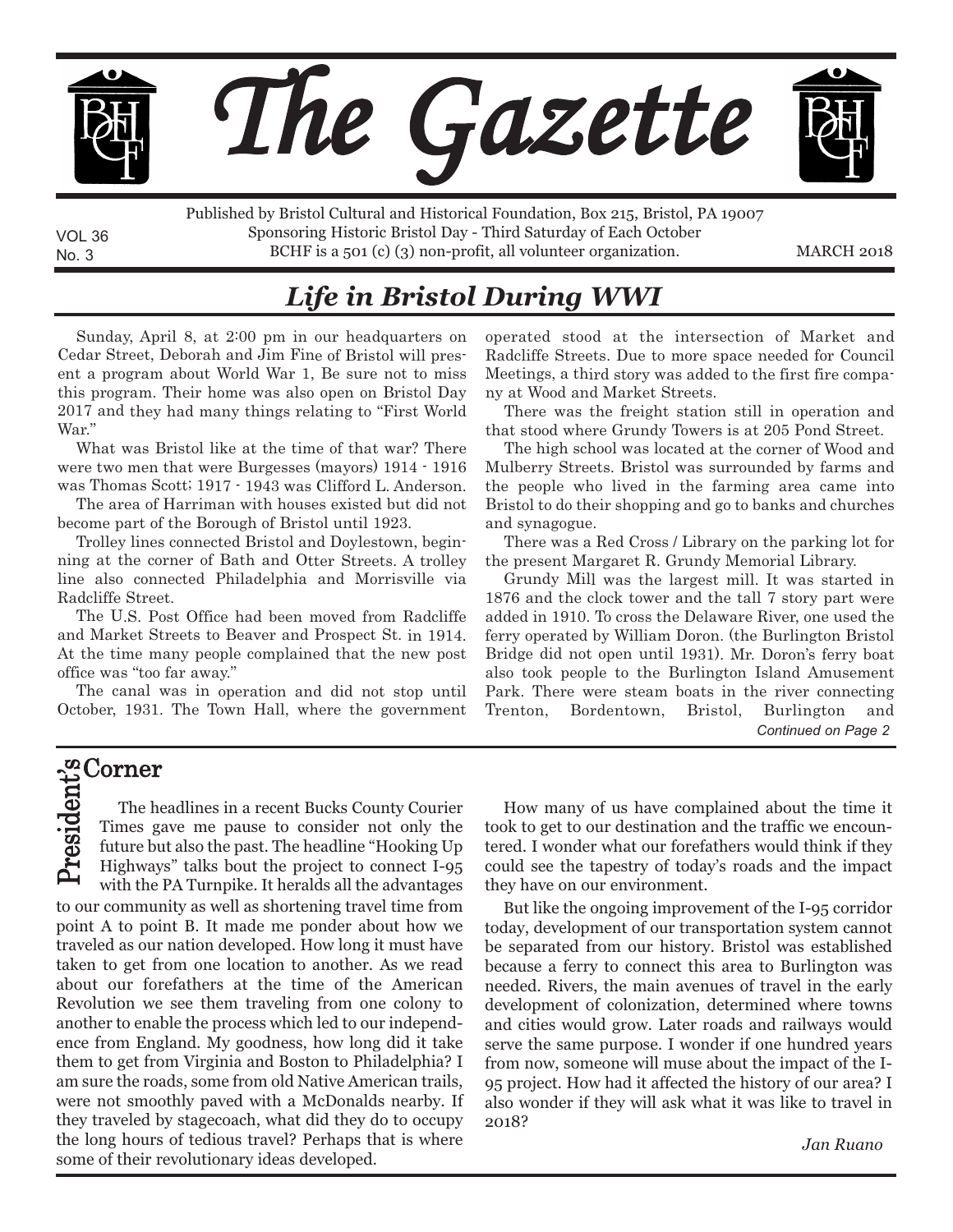### **Life in Bristol . . .** *Continued from Pg 1*

Philadelphia. River was the lowest cost for travel.

Outside of the borough, the Harriman shipyard was building ships to carry goods to Europe to help with the war effort. There were 12 shipways and Averell Harriman lived on Radcliffe Street above Bloomsdale Road (now called Green Lane). Elementary schools were on Bath Street, Wood Street, Washington Street and Beaver Street. Banking on Radcliffe Street was at the Farmers National Bank (Wells Fargo) and the Bristol Trust Co. (now removed). There were no supermarkets. Food stores were in neighborhoods and some of the merchants had wagons for delivery. Boats brought oysters from the Delaware Bay and they would dock at the Mill Street Wharf. There was an oyster house at the corner of Wood and Mill Streets and there were also wagons to deliver oysters on Friday. St. Ann and St. Mark churches had religious rules for not eating meat on Fridays. Route 13, as we know it today did not exist. All traffic for that route came up Otter Street, Mill Street and Radcliffe Street. The streets were usually dirt and sometimes trucks sprayed water to keep the dust down. At that time there were about 10 drug stores in Bristol. Rohm and Haas Company had first started in 1917. In that same year the Delaware River froze. Ferry service stopped but some of the people who worked at the Shipyard, and lived in Burlington, skated across the river to the shipyard. On Beaver Street there was a wooden bridge over the canal built in 1827. It was replaced by a concrete bridge in 1929. It was called the Forge Bridge, named for an iron forge in the area. That concreted bridge was removed c. 1960. As a result of the killing of Robert W. Bracken, the American Legion and the Drum Corp was started in 1919.

The main newspaper from Bristol was published on Beaver Street. It was called the Bristol Courier and started publication in 1910. At Otter and Maple Streets, Jacob Schmidt had 17 green houses for raising flowers. His business started in 1895. A favorite place on Mill Street was an ice cream store at 207-209 Mill and was operated by Basil and Dora Pappajian. One of the best ball fields was the one on Otter Street below Otter Creek called Sullivan's Field. The Borough had one hospital. It was at the corner of Radcliffe and Franklin Streets and was called Wagner's Hospital. There was also one at the corner of Wilson Ave. and Pont St. That was the Harriman Hospital but it was outside of the Borough. For major hospital care, people had to go to Trenton, Philadelphia or Abington.

The main entertainment in the home was the radio. There were no televisions. The telephone was in use but not too many people had one.

Life was different one hundred years ago but the people prospered and helped to make Bristol the thriving community it is at the present time in 2018.



### **A Note From Ways & Means**

By the time this GAZETTE reached you, I hope we have the promise of spring. If you recall, we had two teaser days of warm 70 degree weather during the week of

President's Day in February. With the coming of spring we hold our Annual TEA on Sunday, April 29th from 3 - 5. Delicious scones, sandwiches, desserts, basket raffles, and musical entertainment await you, your friends and relatives. Get a group together! Call 215 788-9408 for reservations starting at 9am on April 7th.

Remember Deb and Jim Fine are our Sunday, April 8th presenters. Long-term Bristol residents, they came to

## **Bristol and World War I**

November 11, 2018, marks the 100th anniversary of the end of what was referred to as "the Great War." On Sunday, April 8, at 2 p.m., in BCHF headquarters, you'll have the opportunity of learning how this war affected the Bristol community. Bristol residents and educators, James and Deborah Fine will give a power-point presentation entitled "Bristol and World War I: "The quiet life of the community . . . greatly changed."

Mr. Fine, who holds an MA in comparative religion from Columbia University, was a Middle East analyst and international student advisor at the University of live and raise their children here in 1982. Both have a special interest in WWI and on the 100th anniversary of that war, we are pleased to have their special presentation. Come at 2pm and, as always, enjoy light refreshments after the program.

Reservations are still being taken for our bus trips on April 19th to Philadelphia and a 3-day trip to Washington, D.C. from May 18th to the 20th. Please see the GAZETTE for more details.

The next ways & Means meeting will be on Monday, March 19th at 7pm at our BCHF headquarters on Cedar Street. We welcome new members!!

Pennsylvania. Mrs. Fine, who holds an MA in Middle East History from Georgetown University, taught American and European history at Bristol High School for more than twenty-five years. Both have a special interest in World War I and the post-war settlement as a key source of current events in the Middle East.

Following their presentation, the Ways & Means Committee will serve light refreshment.

A donation of \$4 per attendee is requested; students are admitted free. No reservations are required. Feel free to invite your relatives and friends!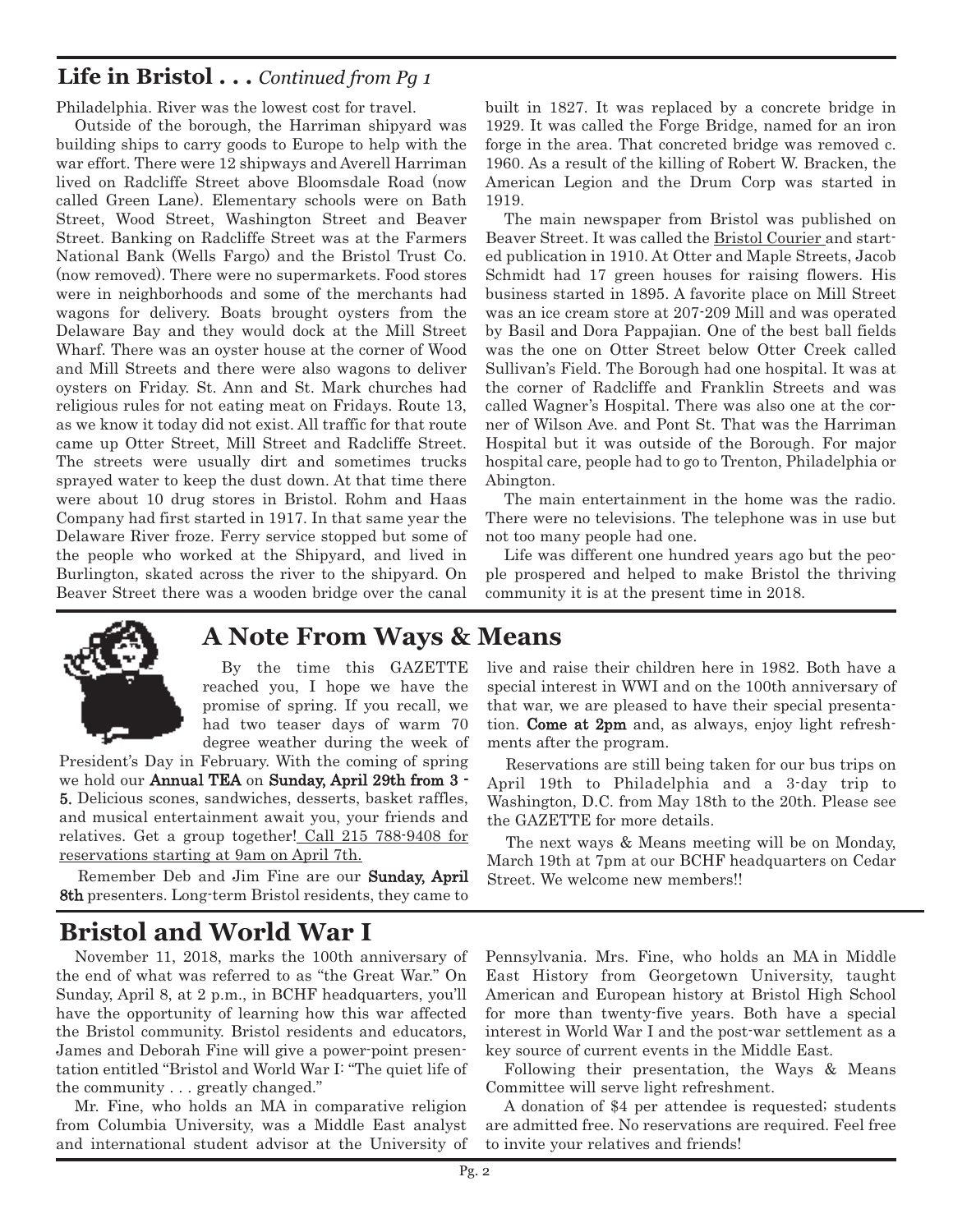### **Building Developments Expanding In and Around Bristol Borough**

During Bristol's industrial growth in the late part of the 19th century and even into the early 20th century, some industries built housing to provide their employees with nearby residences. But there continued to be a need for housing, especially during the World Wars. Land in town was being developed but there was farmland outside the Bristol Borough limits and farmers were willing to sell their land to developers. This land was then carved into lots suitable for building multiple residences.

Articles in the GAZETTE over the next several months will contain information about these housing developments (1900 - 1950). Readers may recognize some of the former farm names and/or development names. The information was compiled from the newspaper articles stored at the Grundy Memorial Library.

June, 1906 - Joseph R. Grundy will award the contract for building 30 brick houses on Chestnut Street (a new road on the Jefferson Ave. tract running from the avenue to the Adams Hollow Creek. The houses will contain 6 rooms each and will have water and gas. They will rent for a moderate price. The Grundy contract houses will be about 14 feet wide and be built of iron-spotted brick. All will have porch fronts and a bay window in the second story. There will be four stores on the corner lots. Peirce, Williams & DeGroot have just completed the erection of a row of 10 brick houses in the same location. With the building of these new houses, a total of 40 brick dwellings will have been constructed this year on the old Peirce tract.

Dec., 1910 - Roger's farm is sold. Two hundred acres (\$100 per acre) for the property were recently bought by the Railroad Company. (Ground was dug here to make fills for the newly-elevated railroad.) The farm had been in the Rogers family for about 100 years and one time was noted for its production of sage. The Rogers farm and the farm adjoining (the Dorrance farm) included a dwelling house, 5 barns, and various farm buildings.

October, 1911 - A syndicate has purchased the farm of John W. Foster in East Bristol Township for the purpose of developing the tract. It will be put on the market for building sites for residential purposes. The fifty-six acres is just beyond the borough limits on Beaver Dam Road leading to Emilie. Extensive improvements are being made by the Borough and the Penna. Railroad Company with the widening of Beaver Dam Road up to the Foster farm. This area was formerly known as "Fosterville." The syndicate will cut through streets and will curb and pave sidewalks.

February, 1917 - Thirty-five houses in the Fourth Ward on Mansion Street between Jefferson Ave. and Beaver St. and some on land owned by the Jefferson Land Association are being erected by Angelo DiRenzo. They are built in a row with pressed brick fronts. The houses are 2 1/2 stories high with porches along the front and a bulk window on the second floor. They will be similar to the ones built on Jefferson Ave. between Pond and the old line of the PA Railroad. The houses will be equipped with all modern conveniences.

July, 1919 - On a vacant lot at Pond & Lafayette Sts. a new building operation will take place. Jacob Winder had bought the land in 1908 as an investment. He watched the land enhance in value; now this section of town faces a shortage of houses. The new owner (Charles Newfield) announced the ground will have ten twin dwellings of brick and frame built. They will all have the most modern conveniences and will be offered for sale or rent. Two stores will be on the corner. The new houses will be of "Brooklyn" style. All will face Pond Street with an alley in the rear.

August, 1922 - A land syndicate has purchased 60 acres of the Stewart Steel farm, (formerly known as the Edward Baker farm). Sixty acres of valuable farmland were bought by a Philadelphia syndicate (the Ideal Land Co.) and will be divided into building lots on a plan similar to that which the Robert B. King farm was sold and developed along Bath Road in April, 1922. The Steel farm is located next to the properties owned by William E. Laing in West Bristol.

November, 1923 - Three Bristolians have purchased a part of the former Bloomsdale Tract (122 acres) - - Clifford Anderson, Elwood G. Minster and Dr. James Collins. It includes vacant ground, 8 residences along the river and six residences along Green Lane and two mansions at one time owned by the Landreth family. The purchase was made from the Harriman interests when the shipyard was operating here.

January, 1924 - On the site where the Victory Hotel was located, the land has been cut up into building lots. (The Victory Hotel has been razed.) The plot, known as the "Victory Hotel Addition," is from Harrison to Garfield Streets and was called during the shipyard days as "Benson Place"; the street has lost its identity. The present owners opened a new street to be known as "Coolidge Place" which is halfway between Harrison and Garfield Streets. The engineering company has provided a 15 foot alley for every lot. Under this plan there will be a way for each property owner to get his ashes out even if his neighbors decide to fence in their yards. Altogether there are 61 lots in the plot.

August, 1941 - The building boom has spread into adjacent territory with numerous residences being erected in Bristol Township during the past year. Winder Village (along Rogers Road - west of Bristol) has 60 acres which were part of the Jacob M. Winder farm. It is being divided into 240 lots for building purposes. Water mains from Bristol Borough have been extended to the site with water being supplied from the Bristol Water Works. The first houses were erected in 1940 (ten were built) and ten more are currently being built. The demand seems to continue. The former Winder farm house, with five acres of ground adjoining, has been converted into four modern apartments. All 20 houses being built on the property are of cinder block construction with hot air heating units, living room, kitchen and attached garage on the first floor, two finished bedrooms and bath on the second floor and an unfinished bedroom over the garage. The township junior high school is now being constructed nearby.

August, 1941 - Thirty houses near Landreth Manor are being built. The land development is north of Green Lane. Borough water mains have been extended to Landreth Manor. The streets, circular in plan, have been improved. Fine old shade trees which line the streets and dot the landscape add to the beauty. The site was formerly owned by D. Landreth Seed Co.; he took pride in gathering fine trees from all parts of the world. *(to be continued next month)*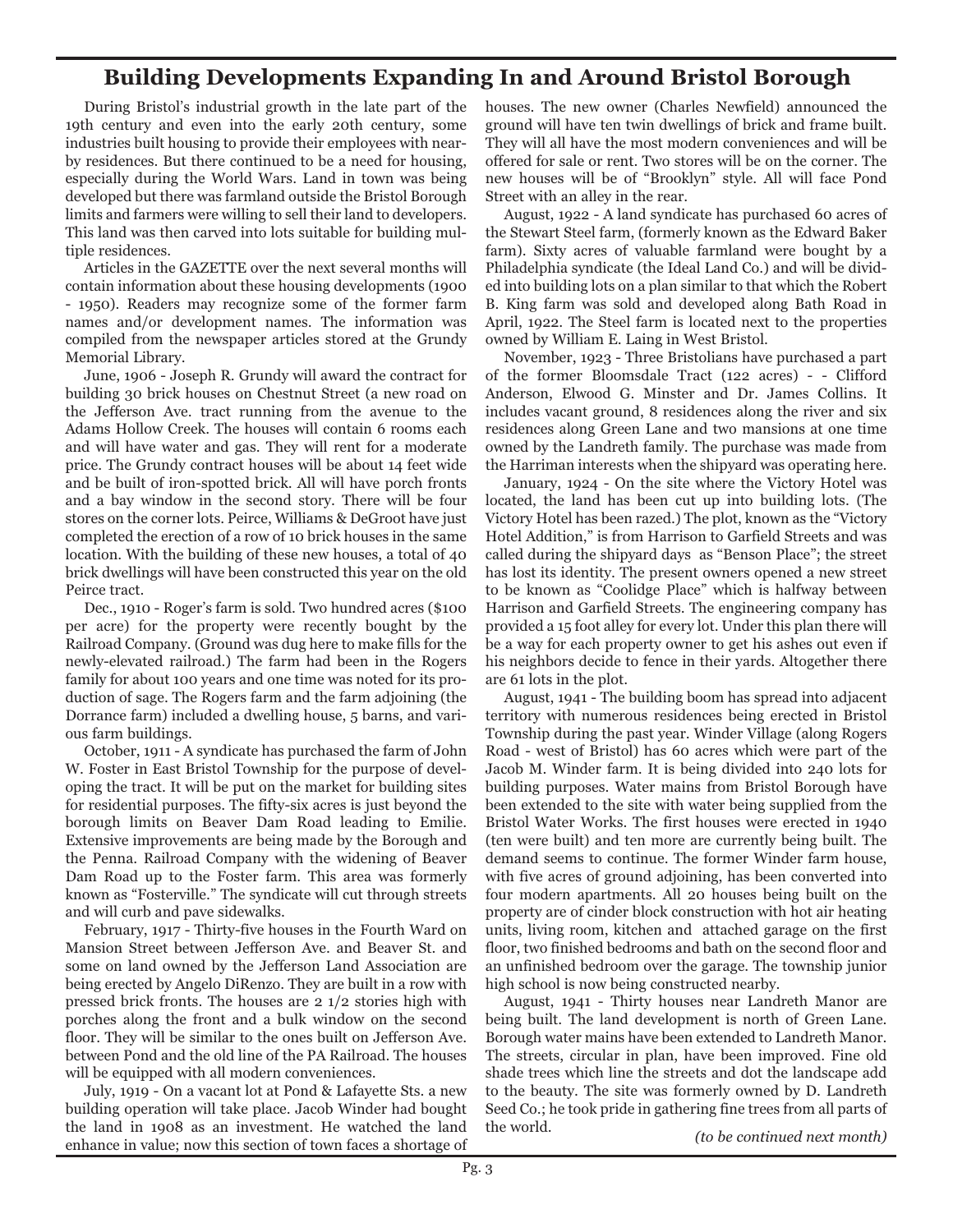## *Reserve Now!*

Those of you who've never been involved in the planning of a group trip may not be aware that bus companies, restaurants and hotels require a deposit which is non-refundable after their stated date. To ensure that our organization doesn't lose any money, we set a reservation deadline that's a few days earlier than theirs.

For the April 19 "History & Culinary" trip to Philadelphia, we set a reservation deadline of March 12. At last report, the bus was filling up fast. Therefore, to those who may be interested but haven't yet made a reservation, we suggest contacting Ellanna Delaney (215 788-4138) to check on current availability. The day's itinerary includes a self-guided tour of the recently-opened Museum of the American Revolution, a visit to the Schuylkill Banks Boardwalk, and a tour and 3-course luncheon at the JNA Institute of Culinary Arts Restaurant. The all-inclusive price is \$82 for BCHF members and \$85 for non-members.

As we went to press, there were openings on our May 18-20 bus trip to Washington, DC. The cost of the complete package is \$540 pp twin, \$696 single and \$508 pp triple. In addition to the transportation, overnight accommodations, buffet breakfasts at the hotel, and gratuities,



The Olympic Games were started in Greece near Mt. Olympus. The games were dedicated to the Gods who idolized physical fitness and mental discipline. The first games were foot races; Greco wrestling and boxing were soon added. The first written records date to 776 B.C. Participants were not permitted to wear clothing in the games nor in their practices. The men had to rub their bodies with olive oil. The idea was that the shiny oil on the nude bodies would please the gods. Only men could watch the games. Once a mother of a participant wore clothing that covered her identity. When her son was victorious, she shouted and revealed that she was a woman. Normally a woman discovered at the games would be killed by throwing her from a cliff onto jagged rocks below. Because her father was a famous Olympian, her life was spared. The games were ended in 393 AD when the Emperor Thedosius I decreed that all pagan cults and

the price includes a guided tour of "Tudor Place", which is a National Historic Landmark, the NEWSEUM, your choice of visiting the National Museum of American History or spending more time at the Newseum, a monuments evening cruise, a family-style dinner at Carmine's and dinner at the Hotel duPont enroute home. A deposit of \$250 per person will hold your reservation. Balance is due by April 1. For a detailed flyer/reservation form, contact Jan Ruano at 215 788-2106.

We now have a confirmation on a "Christmas in Cape May" bus trip, Thursday, December 6. The bus will leave Bristol at 8:45 a.m. and return at approximately 8 p.m. The itinerary consists of a 3-course luncheon at the Washington Inn Restaurant. The Inn, located in Cape May's Historic District, was built in 1840 as a plantation home. Following lunch, trolleys take us on the "Holiday Inns Tour" which includes three of Cape May's festivelydecorated inns. There will be free time for shopping and the day will end with a "Holiday Lights Trolley Ride." The all-inclusive price is \$112 for BCHF members and \$115 for non-members. Contact Helen Younglove at 215 788- 9408 for a detailed flyer.

practices be eliminated.

Baron Pierre de Coubertin of France (1863 - 1937) was a French educator and historian. He wanted to create an institution in France that would balance mind and body. He liked the idea of the Olympic Games and wanted these games to be held in France. But the committee he formed said that since the original games were held in Greece, they felt the games should start in Athens, Greece. The first modern summer games were held in 1896. The first winter games were held in 1924. The summer and winter games were held during the same four years from 1924 - 1936. The games were interrupted in 1940 and 1944 by World War II; they resumed in 1948. Until 1992 the winter and summer games continued to be held in the same year, but because of the interest in the games and the amount of events, it was decided in 1992 to shift to a different schedule. The summer and winter games would be placed on a separate four year cycle. The winter games would use a four year cycle starting in 1994. The next games will be: Summer -2020 in Tokyo, Japan and Winter - 2022 in Beijing, China. Due to live television around the world many people now can see the games.

## *The Red Cross - One Hundred Years Ago*

The Red Cross was a very busy organization in Bristol a century ago. It was announced in the local paper that a special building would be built for them. The one story building (41 feet x 96 feet) would be erected on the back lawn of a house occupied by Rev. Seaver M. Holden at the corner of Cedar and Dorrance Sts. (Today this is part of the parking lot for the Grundy Library). The building

would contain five rooms - (sewing, a classroom, storage room, locker and toilet rooms - all fully equipped). This would be one of the first buildings specifically build for Red Cross women to complete projects. The cost of the building and its equipment was to be paid for by Joseph R. Grundy. It was prompted by a desire to arouse more enthusiasm in the work of the Red Cross and to encour-*Continued on next page*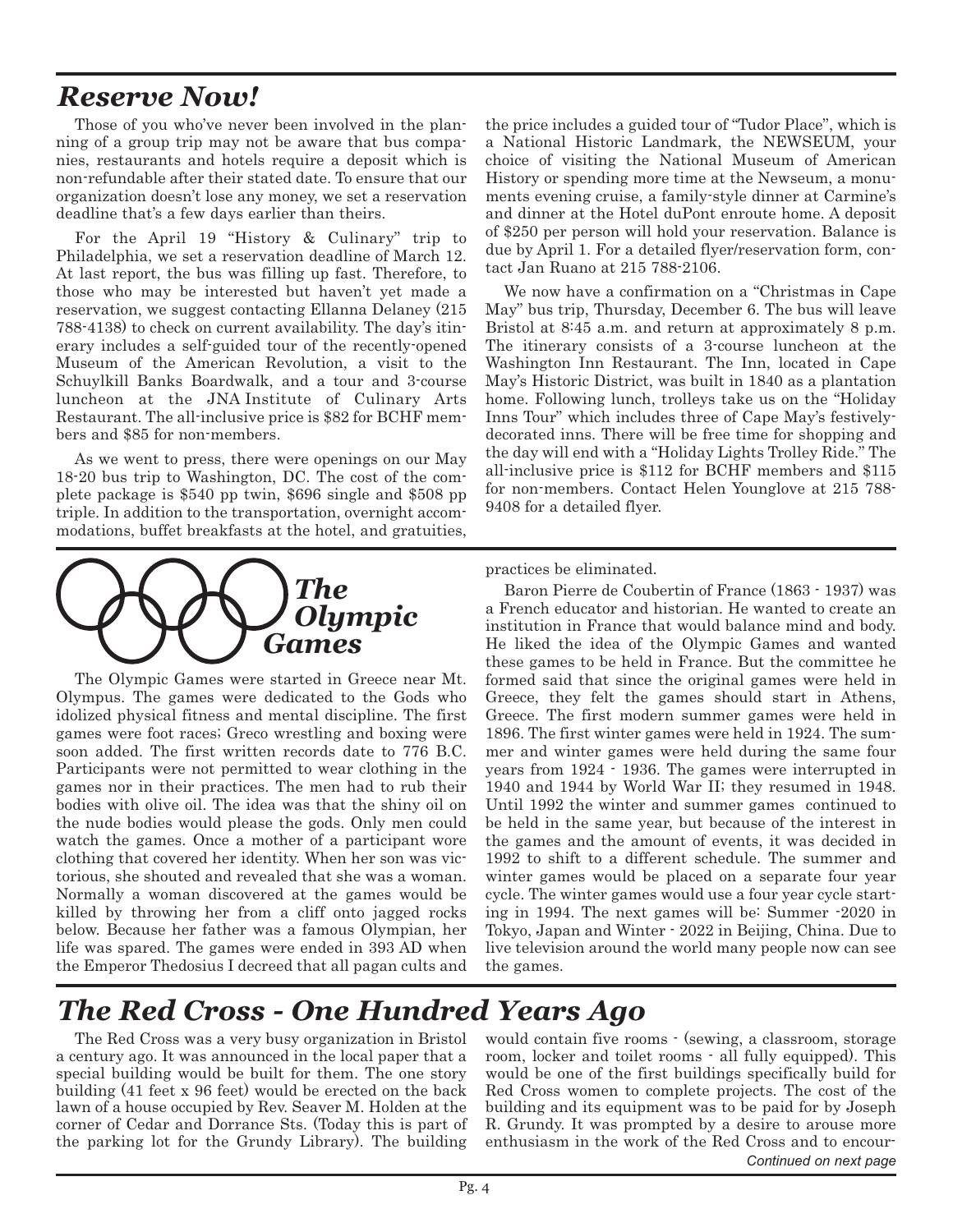## Dick Shad

How does Dick Shad have a connection with the "Spa" at Bristol recommended by Dr. Benjamin Rush and Dr. Benjamin Franklin?

About the year 1818, a runaway slave from Virginia lived on Market Street in Bristol with his wife and son. His name was Richard Russell, alias "Dick Shad".

He made his way from Virginia to Attleborough (Langhorne) and stopped at the home of a friend. While there, he told the friend that he had run away from his master in Virginia. His friend gave him employment where he remained for about a year.

The Underground Railroad did not exist as it had in the days of Harriet Tubman. Dick, believing he was safe, managed to purchase a horse and wagon and start a business as a huckster. During the fishing season his main business was buying and selling shad. Dick spoke well and enjoyed the company of many friends. They assisted him with his business.

It was at this time he moved to Bristol, built his house on Market Street and there lived with his wife and son. He remained in that house for quite a few years.

He established a hack line (taxi) for transportation. He often met the steamboats at the Mill Street Wharf and drove the people to the Spa at Bristol adjacent to Silver Lake. At that time the lake was called the "Mill Pond". Water from the lake operated the waterwheel, built for sawing wood and grinding grain. This mill was located at the foot of Pond Street. It was started in 1701 by Samuel Carpenter, one of the wealthiest men in Pennsylvania.

Dick met a man from Virginia who had come to Bristol to attend the races and enjoy the Spa. The man said "I think I have seen you before. Were you not formerly from Virginia"? Dick said, "yes I once lived in Virginia". Dick did not recognize the man nor did he suspect any problems. The man returned to Virginia. Colonel Russell was interested in recovering his slave at Bristol. He came to Bristol with the man whom Dick

had taken to the spa. They stayed in a room at the Delaware House (presently the King George II Inn). While the men were standing outside the hotel, Dick drove to Mill Street Wharf to meet a steamboat.

Colonel Russell recognized him and went to Esquire Bache's office and obtained a warrant for the recovery of his slave. They called Dick to Esquire Bache's office.

Colonel Russell said "Richard, I am glad to see you again. I have missed you during the years you've been away". Dick's reply was, "I do not know you. I never saw you before; why do you want me?"

Soon Colonel Russell had Dick arrested claiming he was a slave from his plantation.

There were a number of Quakers in Bristol including Abraham and Joseph Warner. They were determined that Dick should be free. Colonel Russell testified that Dick had lived with them for 20 years.

Dick took his coat off and Colonel Russell saw a chain and gold watch and the initials of his father's name inscribed on the case. "R.T.R." Dick said he would rather die than be taken back to Virginia.

A committee was appointed to see how much money would be needed to keep Dick in Bristol.

Dick's wife packed up their son's clothing and told the boy to run away and he left the town and never returned.

At first, the Colonel said that Dick and his son would be worth \$1,500 in Virginia but that a price of \$500 and the gold watch would be acceptable. The committee did some fund raising and waited to see if the Colonel would accept less money. It was decided that \$350 and the gold watch would be the final payment.

Dick was now a free man to live in Bristol. This was the only slave case tried in Bristol. The home on Market Street and the Spa are no longer in existence. There are no known records of where Dick and his wife are interred or no known evidence of where his son lived.

#### Red Cross . . . continued

age the faithful women who had worked so energetically since the beginning of the war.

It was announced that the workers of the Bristol Branch and its three auxiliaries (Edgely, Tullytown and Emilie) had exceeded making their quota of 3,456 surgical dressings. These were shipped to the headquarters in Phila. When called together and told of the urgent request for the supplies needed by the soldiers, the women rallied to complete the quota within the specified time. They completed their assigned tasks despite problems with weather and difficulties in getting materials.

Students in schools (as Junior Red Cross Auxiliary members) were also involved with Red Cross projects. The Red Cross sent out an emergency call for 8,000 property bags. These were for use by the soldiers in the hospitals. Each soldier received a bag which was hung on his bed and held his small belongings. Each bag measured 12 x 18 inches. The children were enthusiastic and carried the requests to their homes. Materials were sent to the schools. Boys cut out the bags and girls sewed the bags. Little children ran tape through the bags. Bristol was asked for 50 bags; they made over 300 bags. Towels and soap were put in some bags. Children were asked to pay 25 cent dues. The amount of cash sent was \$64.29 to be used for Red Cross needs. The buildings doing the work were Washington Street, Bath Street, Jefferson Avenue, Wood Street and the High School.

After World War I ended, there was less need for the sewing projects for soldiers. Part of the building at Cedar and Dorrance Sts. was then used by the Bristol Free Library. the building was partly used for the library until the Grundy Memorial Library was opened in 1966.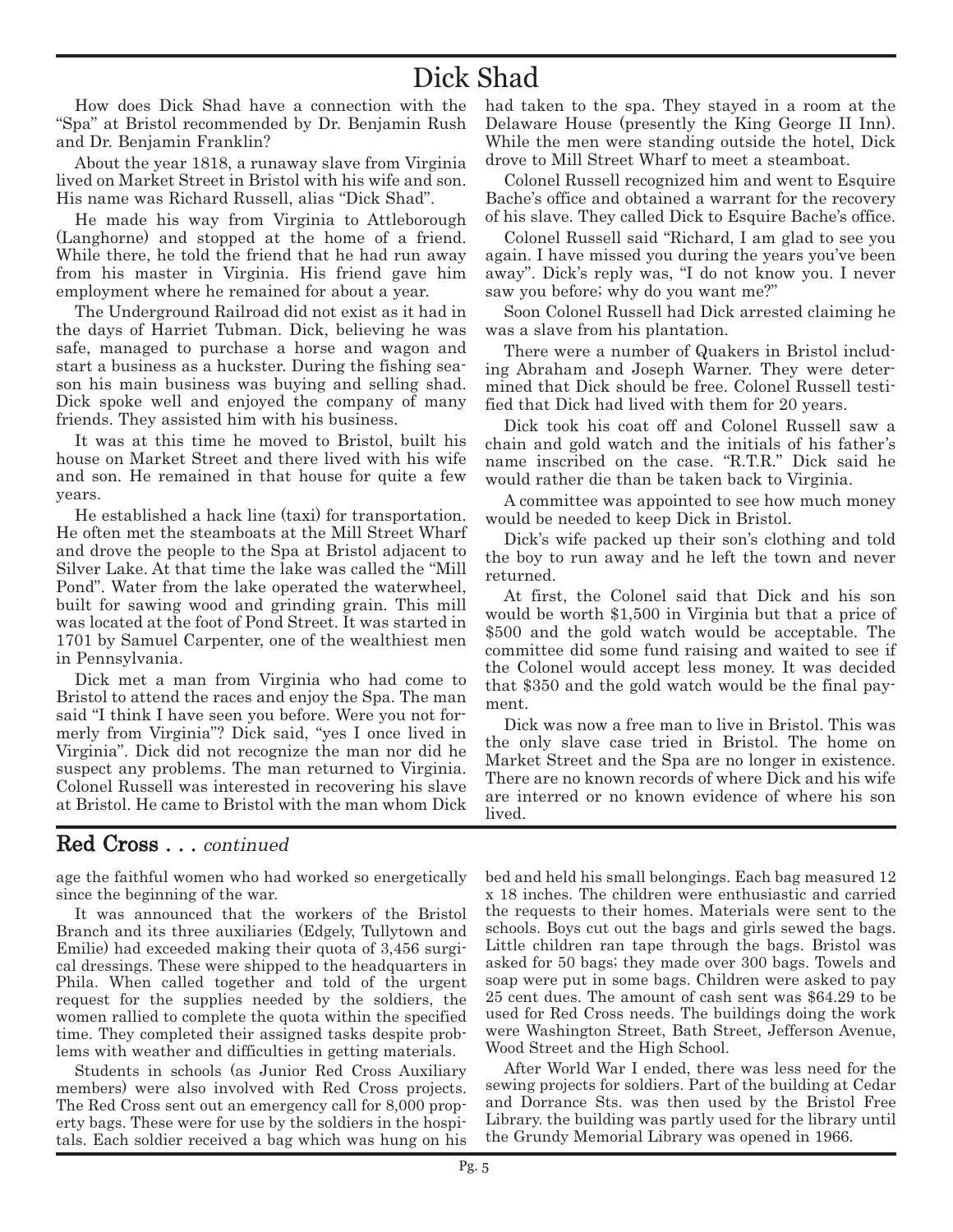## *FDR Attracts Large Crowd*

Our country's 32nd President, Franklin Delano Roosevelt - - in the person of actor/director/educator Neill Hartley - - took the stage at BCHF headquarters on Sunday afternoon, January 28, and delighted the audience with excerpts from FDR's famous "fireside chats" and other highlights from his presidency.

As usual, members of our Ways & Means Committee provided a table of treats at the conclusion of the presentation.





# *Fascinating Facts About The U.S. Presidents*

#### 1. **Andrew Jackson - 1829 - 1837**

Was the only future President to have been held captive during the Revolutionary War; he was 13 at the time.

#### 2. **Martin Van Buren - 1837 - 1841**

Was the first President born after the Declaration of Independence was signed, making him the first President born as a citizen of the United States

Was responsible for the term "OK." Van Buren was raised in Kinderhook, NY. When he entered politics, he became known as "Old Kinderhook." Soon people were saying, "It is OK." Referring to Van Buren, the term "Okay" came from that time.

Was the only President of Dutch ancestry. He and his wife spoke Dutch at their home.

#### 3. **William Henry Harrison - March 1841 - April 1841**

Was the first President to die in office.

Died one month after the delivery of the longest inaugural address. He stood in the cold and the rain for two hours

4. **John Tyler - 1841 - 1845**

Had a wife, Letitia, who died. After that, Bristol's Priscilla Cooper Tyler acted as First Lady. Was the first President to marry while in office and he had the most children (fifteen). The last one was born when he was 72 years old.

5. **James Knox Polk - 1845 - 1849** Was the first President to have his inauguration reported by telegraph Spent only 37 days away from his desk in the White House Survived a gallstone operation at age 17 without anesthesia or antiseptics. Had gaslights installed in the White House during his term of office.

**Thank You Vince Cordisco . . .** In the February issue of the GAZETTE, Vince, one of our members, pointed out on Page 3 about Langenfelder Lake (aka Magnolia Lake) that the street over the bridge is Lakeland Avenue and not Beaver Dam Road. We appreciate your help.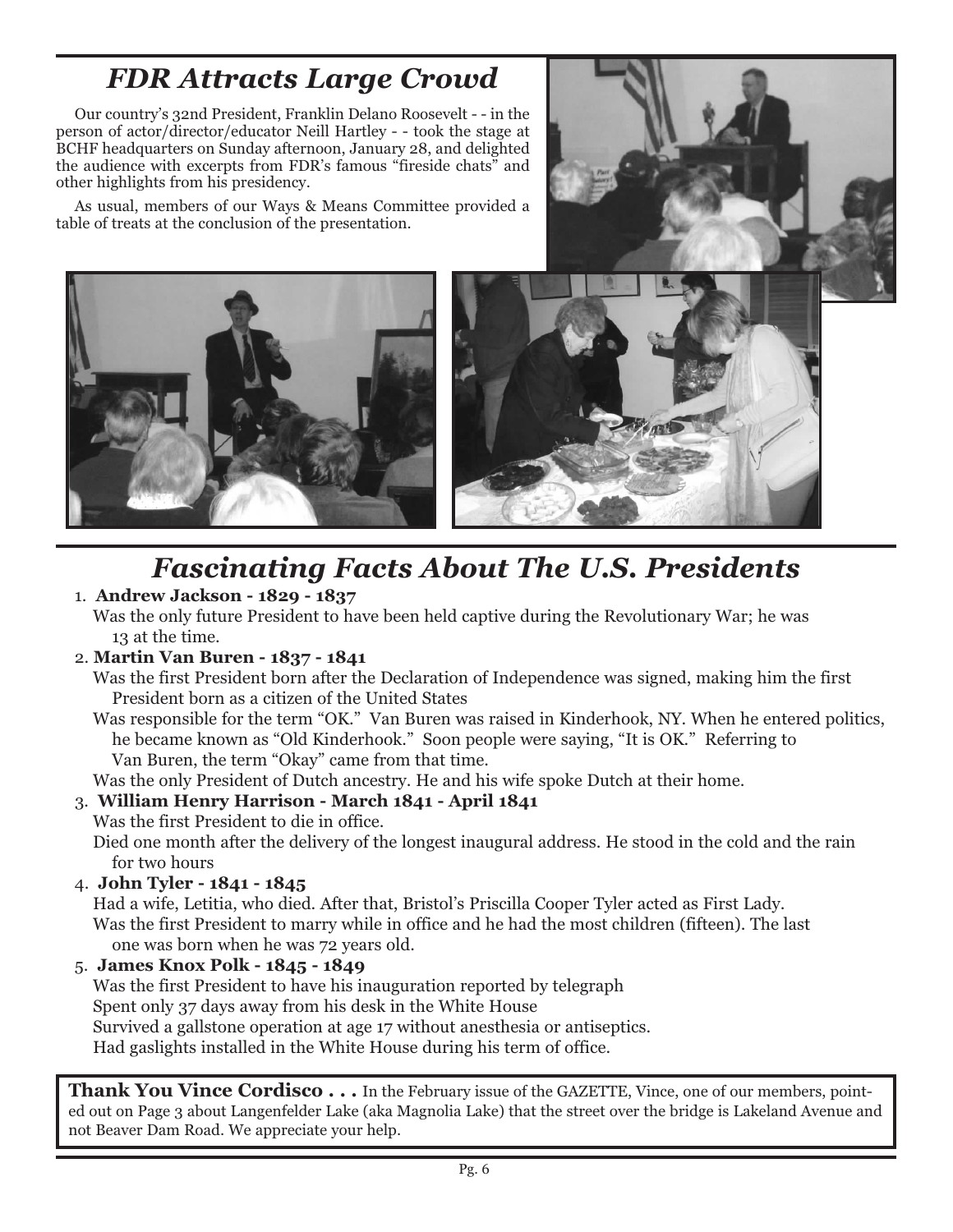### **Out Of The Past**

The following items were excerpted from **MARCH 1918** issues of THE BUCKS COUNTY GAZETTE

3/1 - - LOCAL INTELLIGENCE:

Guy F. West and Catherine Kohler, of Bristol, were married at Elkton, Md., on Monday.

The Imperial Grand Opera Company rendered four acts of Verdi's masterpiece, "Rigoletto," at the New Bristol Theatre last night.

The boxing bouts at the New Bristol Theatre on Wednesday night proved quite interesting and a good sized crowd was attracted.

Women have taken the place of male employees in the office of the Pennsylvania Railroad Company at Bristol. Since the war started, four young women are now being employed in the capacity of clerks.

Bristol bakers are now baking according to the new 50-50 Plan of the Hoover Food Administration. That is, from now on, all bread and rolls purchased of a Bristol baker will be made of 50 per cent wheat flour and 50 per cent of a substitute.

There will be a shooting of clay pigeons on the grounds of the Y.M.A. Gun Club, Jefferson Avenue, near the Corona Leather Works, tomorrow afternoon, to which all local gentry are invited.

The first school auxiliary to be recognized by the Southeastern Chapter Pennsylvania Red Cross was that of the Bristol Borough public school, of which Miss Louise D. Baggs is superintendent.

MAN HELD UP AND ROBBED NEAR LOCKUP. Bristol has become notorious for the number of holdups since the advent of some of the rough element attracted by the shipyard at North Radcliffe. The latest highway robbery is reported to have taken place near Radcliffe and Mill Streets, within a stone's throw of the local police station.

RED CROSS WANTS VICTROLA RECORDS. Some days ago, a direct appeal from headquarters of the local Red Cross branch was made for Victrola records to be sent to the front. One record received from many people would make a nice donation to go from Bristol.

JOHN DUGAN'S NEW BARBERSHOP. John F. Dugan, the up-todate barber at 323 Mill Street, has had his shop thoroughly renovated and painted and has placed a number of new mirrors in it. Five chairs will be operated.

"FORREST THEATRE, Mill Street . . . Friday, March 1st - - Mary Pickford in "The Little Princess." Added attraction - - "A Pullman Bride." These comedies are not of the slapstick variety, but masterpieces of humor."

"NEW BRISTOL THEATRE, Wood St., above Jefferson Ave . . . A Spicy Burlesque Concoction - "Oriental Burlesque." Special Vaudeville Attractions. Prices: Matinee - 25 and 50 cts.: Evenings - 25 to 75 cts."

3/8 - - LANDRETH SEED FARMS SOLD TO GOVERNMENT. It has been currently reported for several days that the D. Landreth Seed Farms, known as Bloomsdale Estate, at North Bristol, has been sold to the United States Government for shipbuilding purposes. It is said that the D. Landreth Seed Company will not be force to vacate until the first of November, but the tenants in the houses on Green Lane will be compelled to get out by April 1st.

HEARD ON THE STREET. All saloons in Bristol will be closed this year on March 17th, St. Patrick's Day.

CANAL AGAIN IN SERVICE. With the filling of the canal of the Lehigh Coal and Navigation Company with water on Wednesday, it is the hope of residents hereabouts that the large number of boats that have been idle in the basin will now be put into service, thereby relieving the coal shortage that threatened severe suffering during the past winter, owing to the congestion of traffic on the railroads.

SMALLPOX VICTIM TAKEN TO HOSPITAL. The smallpox victim in the colored boarding house at 132 Mill Street was taken to the Municipal Hospital in Philadelphia on Monday morning. The house has been thoroughly fumigated and the occupants given a course of treatment.

"Philadelphia Auto Express. These days when freight and express by rail is so uncertain, the auto is the surest and best means of getting freight to and from the city. I have just bought a 2-1/4 ton truck that goes back and forth to Philadelphia daily. WILLIAM A. DOUGHERTY, Bristol."

"Spring Opening. Ladies Spring Coats in Green, Blue and Black -

\$9.98. Ladies Taffeta Dresses - \$12.98. Children's White Embroidery Dresses - \$1.25. BRISTOL BAZAAR, 364 Mill Street."

3/15 - - COUNCIL HOLDS BRIEF SESSION MONDAY NIGHT. Salaries of Bristol Policemen Not To Be Raised At Present. Communications were presented complaining of a nuisance at a stable on the rear of a property on Radcliffe Street above Lafayette, and the communications were referred to the Sanitation Committee.

LOCAL ANTIQUE DEALER SELLS OLD LANDMARK. The sale of the Joseph H. Vanzant property at 210-212 Mill Street will remove one of the oldest landmarks of the borough. The building will be town down by the purchasers and a modern store erected on the site. A few days ago, a number of bachelor girls from Philadelphia came here in search of material for their antique rooms. One of the girls was an enthusiast on the subject of Washington and asked if it would be possible to secure a plate from which the Father of our country had eaten. This was not to be had but, in lieu of the treasure wanted, a cup was purchased from which the Marquis Lafayette drank tea when he stopped at the Old Delaware House on his memorable march to Philadelphia.

"Milk Wanted. I will pay 7-1/2 cts. per quart for good, clean milk in any quantity. Delivered at BRISTOL CHEESE FACTORY, 307 Lincoln Avenue, every morning before 8:30. G. Cattani, Prop."

"Eat and Save Money. Why eat potatoes and pay  $7¢$  a pound for water, when  $10¢$  worth of bread gives you 400 per cent more nutrition than 10¢ worth of potatoes? GRATZ'S BAKERY. Wood and Dorrance Sts."

"Bethlehem - Internal Gear Drive Motor Trucks, Dump Trucks, Tractors and Trailers. WRIGHT'S SERVICE GARAGE, Otter Street."

"Oldsmobile Sets the Pace - 20th Year. ENTERPRISE GARAGE, 814 Wood Street."

3/22 - HOW IS THIS FOR OUR MAIN STREET. On Thursday night of last week, a large motor truck, loaded with nails and hardware, became mired in the mud on Radcliffe Street, near Dorrance. The truck struck a soft spot and the wheels went down to the hub. Some roads we have!

NEW PASTOR FOR BRISTOL M.E. CHURCH. The local Methodists will have a new pastor, commencing Sunday, when Rev. Francis H. Tees will occupy the pulpit and deliver his initial sermon. Rev. L.P. Karholsen, D.D., the retiring pastor has been transferred to Memorial Church, Philadelphia.

HIGH SCHOOL BOYS TRACK TEAM. A track team has been organized among the students of Bristol High School and the boys are training under Prof. Charles Fisher, principal of the school. The team is running on the paths in the Grundy park, and will participate in the mile relay race which is to be held on Franklin Field, Philadelphia, April 19th.

LOCAL INTELLIGENCE;

Water meters are being installed in the homes of Bristol residents.

The employees of the Bristol Patent Leather Works, at North Bristol, have been given a raise in wages amounting to nearly 15 per cent.

Pappajian, the Mill Street confectioner, will erect an ice cream factory and confectionery in the rear of his store on Mill Street.

"Spring Styles. Stylish Oxfords. Men's Low Shoes in Distinctive Styles. Four Dollars and Upwards. D.&A. POPKIN, 418 Mill St."

3/29 - - LOCAL INTELLIGENCE:

Harry Boyle, a local fighter of considerable repute, is on tour of the New York area and has some good bouts on his program.

The Presbyterians have hung up a service flag containing eight stars in the church.

Raymond W. Wright left Bristol on Tuesday for Toledo, Ohio, where he went to bring home a new auto for a customer. Mr. Wright will drive the car a distance of nearly 1,000 miles.

"MISS LUCY MUNCE, 526 Swain Street . . . Hair Work. Combings made up, hair dressing, shampooing, scalp treatments, singeing, clipping, manicuring and facial massage."

"Taxi Cab Service. Meets all P>R>R> trains, day and night. Fare 25 cents. Passengers carried to all parts of Bristol and vicinity. CLAUDE HARRIS, 226 Mill Street."